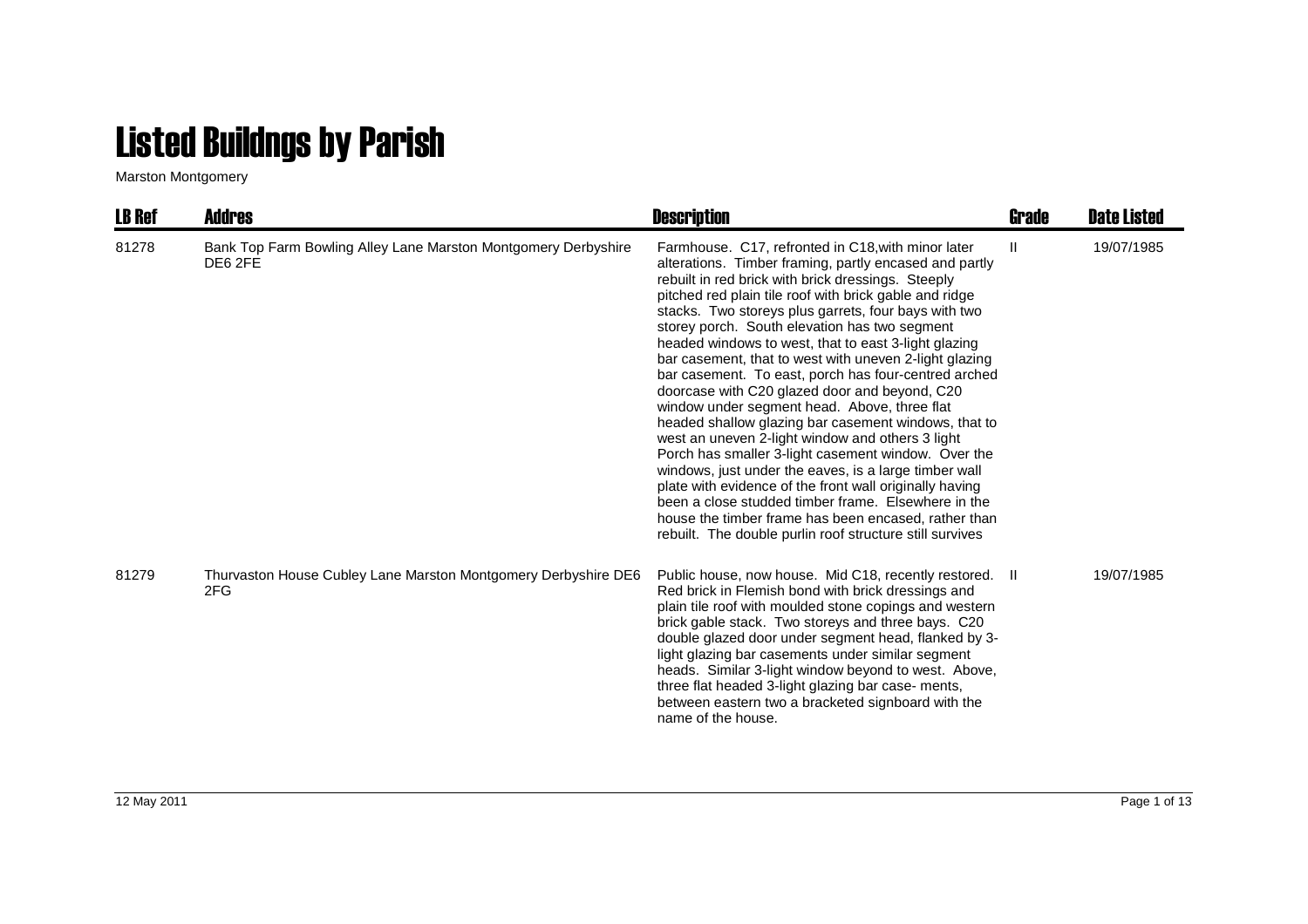| <b>LB Ref</b> | <b>Addres</b>                                                           | <b>Description</b>                                                                                                                                                                                                                                                                                                                                                                                                                                                                                                                                                                                                                                                                                                                                                                                                                                                                                                                                                                                                                                                                                                                                                                                                                                                                                                                                                                                                                                                                                                                                                                                            | Grade        | <b>Date Listed</b> |
|---------------|-------------------------------------------------------------------------|---------------------------------------------------------------------------------------------------------------------------------------------------------------------------------------------------------------------------------------------------------------------------------------------------------------------------------------------------------------------------------------------------------------------------------------------------------------------------------------------------------------------------------------------------------------------------------------------------------------------------------------------------------------------------------------------------------------------------------------------------------------------------------------------------------------------------------------------------------------------------------------------------------------------------------------------------------------------------------------------------------------------------------------------------------------------------------------------------------------------------------------------------------------------------------------------------------------------------------------------------------------------------------------------------------------------------------------------------------------------------------------------------------------------------------------------------------------------------------------------------------------------------------------------------------------------------------------------------------------|--------------|--------------------|
| 81280         | Marston Lodge Farm Cubley Lane Marston Montgomery Derbyshire<br>DE6 2FG | Farmhouse. Early C17 and early C19 with late C19<br>and C20 alterations. Rendered close studded timber<br>framing and red brick addition. Plain tile roof with<br>large brick ridge stack, and slate roof to C19 addition<br>with overhanging eaves, supported by scrolled iron<br>brackets, and external brick gable stack to east. Two<br>storeys, three bays and L-plan. Early C19 facade has<br>central C20 glazed double doors with moulded cornice<br>above. To either side glazing bar sashes with stone<br>sills. Above, three similar windows. Eastern rooms<br>are early C19, whilst the western ones are C17 with<br>brick facade applied. East elevation has early C19<br>bay to south with an adjacent staircase turret to north,<br>which is jettied on carved brackets at half landing<br>level. Above, lighting the rest of the staircase, is a tall<br>C19 glazing bar sash. Beyond, to north, are two 4-<br>light C20 casement windows with a panelled door<br>between and a plank one beyond. Above, one 4-light<br>C20 casement window to south and one 2-light<br>window to north. Above, at eaves level, is a series of<br>wooden brackets, carved with flowers; these run all<br>round the original building. Inside has high stack<br>between kitchen and parlour with inglenook fireplace<br>in kitchen, and a dogleg staircase through two storeys<br>with robust turned balusters and plank post at the half<br>landings, with tapering square finials. The original oak<br>treads survive on the first flight up to the attic, and the<br>attic flight has a door closing it off. | $\mathbf{H}$ | 19/07/1985         |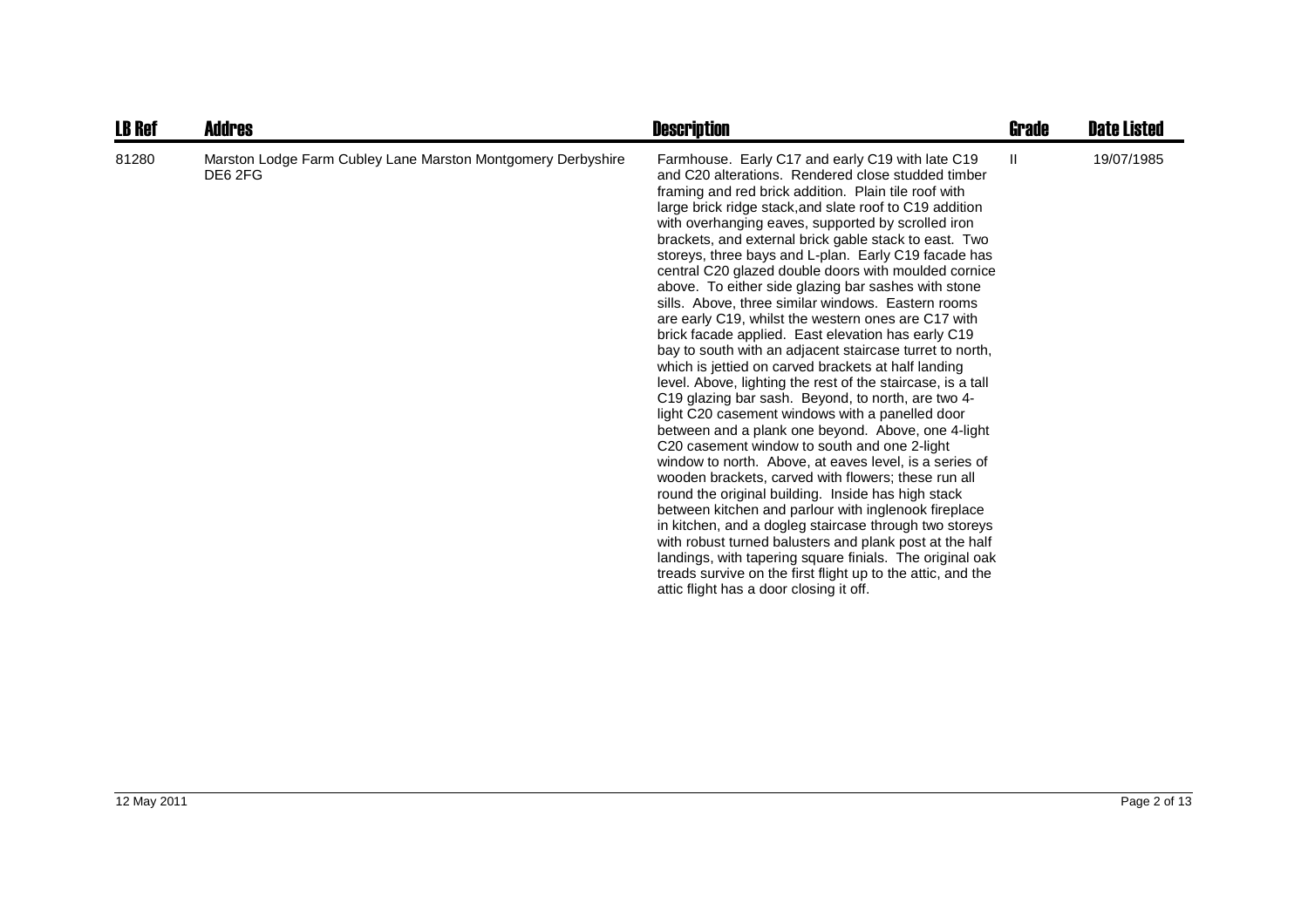| <b>LB Ref</b> | <b>Addres</b>                                                          | <b>Description</b>                                                                                                                                                                                                                                                                                                                                                                                                                                                                                                                                                                                                                                                                                                                                                                                                                                                                                                                                                                                                                                                                                                                                                                                                                                                                                                                                                                                                                                                                                                                                                                                                                                                                                                                                                                                                                                                                                                                                                                                                                                                                                                                                                                                      | <b>Grade</b> | <b>Date Listed</b> |
|---------------|------------------------------------------------------------------------|---------------------------------------------------------------------------------------------------------------------------------------------------------------------------------------------------------------------------------------------------------------------------------------------------------------------------------------------------------------------------------------------------------------------------------------------------------------------------------------------------------------------------------------------------------------------------------------------------------------------------------------------------------------------------------------------------------------------------------------------------------------------------------------------------------------------------------------------------------------------------------------------------------------------------------------------------------------------------------------------------------------------------------------------------------------------------------------------------------------------------------------------------------------------------------------------------------------------------------------------------------------------------------------------------------------------------------------------------------------------------------------------------------------------------------------------------------------------------------------------------------------------------------------------------------------------------------------------------------------------------------------------------------------------------------------------------------------------------------------------------------------------------------------------------------------------------------------------------------------------------------------------------------------------------------------------------------------------------------------------------------------------------------------------------------------------------------------------------------------------------------------------------------------------------------------------------------|--------------|--------------------|
| 81281         | Marston Park Farm Cubley Lane Marston Montgomery Derbyshire<br>DE6 2FG | Formerly listed as Marston Park. Farmhouse. Early<br>C17 and late C17 with C18, C19 and C20 additions<br>and alterations. Close studded and box timber<br>framing, rubble sandstone and red brick, with stone<br>and brick dressings. Plain tile roofs with moulded<br>stone coped gables and kneelers, and western brick<br>gable stack, as well as stone ridge stack to east. L-<br>plan with two bays to each wing and small C20<br>addition to north-east. Two storeys, plus garrets to<br>east range. East range has stone south gable wall<br>with quoins, east and west walls of red brick on stone<br>plinths and north wall of box timber framing. North<br>wall shows this range was originally single storey plus<br>attics, as remains of roof truss is visible. Ground floor<br>has two adjoining casements and upper floor, one<br>similar window. South gable wall has small 2-light<br>chamfered mullion window with dripmould to east.<br>Above, a 4- light recessed and chamfered mullion<br>window, also with dripmould and above again, in the<br>gable, a 3-light chamfered mullion window with<br>dripmould. East wall has two 3-light chamfered mullion<br>windows with dripmoulds to ground floor and a similar<br>2-light window without dripmould to north. Above, a<br>similar blocked window and an inserted C19<br>casement. West wall has a large 4-light C19 glazing<br>bar casement window under segment brick head to<br>north and a 3-light chamfered mullion window to south.<br>Above two similar mullioned windows without drips<br>and to north at junction with north range, a small<br>casement window. Only the ground floor windows on<br>this range are original, the upper ones are probably<br>C19. North range has brick south front with large C19<br>4-light glazing bar casement to west under segment<br>brick head and similar 3-light window to east, beyond<br>to east C20 door under segment brick head. Above an<br>adjoining small casement to that on east range and to<br>west a C19 3-light sliding sash. North elevation of this<br>range has brick west bay but east bay is of close<br>studded timber framing with various small casement | Ш            | 13/09/1967         |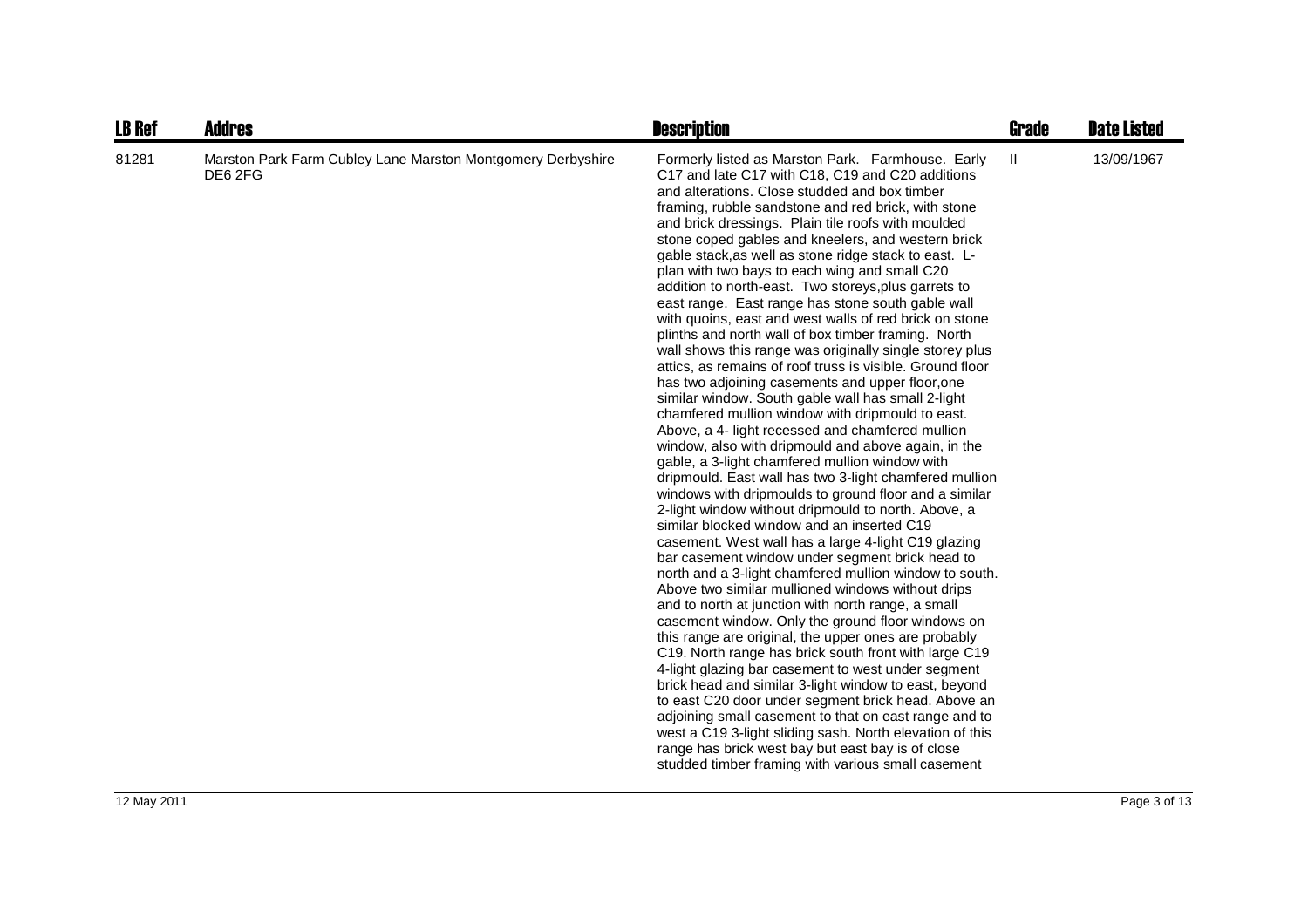| <b>LB Ref</b> | <b>Addres</b>                                                          | <b>Description</b>                                                                                                                                                                                                                                                                                                                                                                                                                                                                                                                                                       | <b>Grade</b> | <b>Date Listed</b> |
|---------------|------------------------------------------------------------------------|--------------------------------------------------------------------------------------------------------------------------------------------------------------------------------------------------------------------------------------------------------------------------------------------------------------------------------------------------------------------------------------------------------------------------------------------------------------------------------------------------------------------------------------------------------------------------|--------------|--------------------|
|               |                                                                        | windows. Interior has two panelled rooms and upstairs<br>is an overmantle dated 1695. Listed for Group<br>Value.                                                                                                                                                                                                                                                                                                                                                                                                                                                         |              |                    |
| 81282         | Marston Park Farm Cubley Lane Marston Montgomery Derbyshire<br>DE6 2FG | Cowhouse, now storage shed. Early C18 with<br>considerable C20 alterations. Red brick on stone<br>plinth with stone dressings and C20 asbestos sheet<br>roof. Single storey, three bays. South elevation has<br>chamfered stone plinth to base with piece cut out<br>below a blocked doorway. To east, two blocked oval<br>windows cut in square stone blocks. Similar blocked<br>window to west. Plain brick band at eaves level<br>above. North elevation of building has been rebuilt in<br>modern brick and has C20 sliding doors. Included for<br>group value only. | Ш            | 19/07/1985         |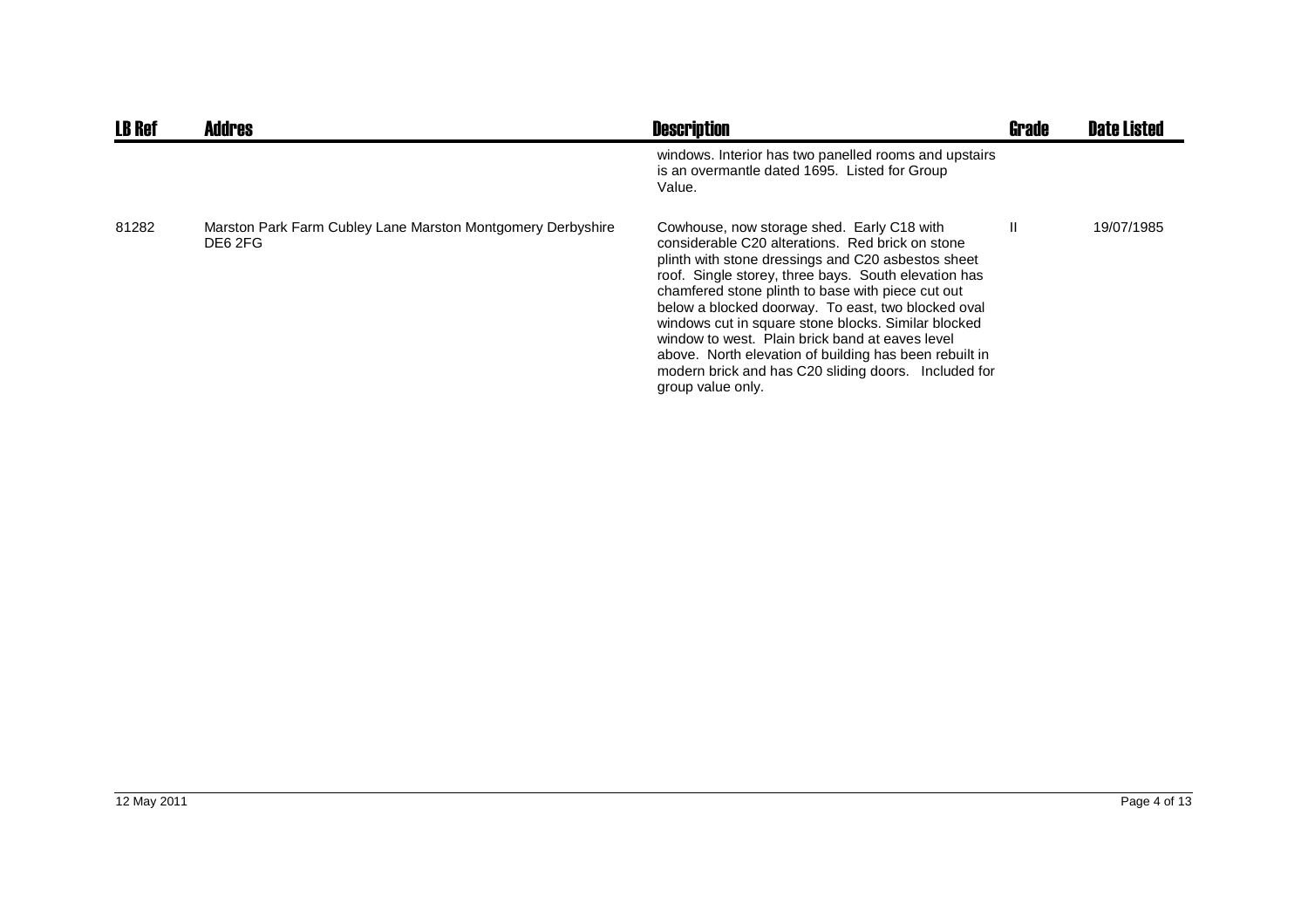| <b>LB Ref</b> | <b>Addres</b>                                                | <b>Description</b>                                                                                                                                                                                                                                                                                                                                                                                                                                                                                                                                                                                                                                                                                                                                                                                                                                                                                                                                                                                                                                                                                                                                                                                                                                                                                                                                                                                                                                                                                                                                                                                                                                                                                                                                                    | Grade         | <b>Date Listed</b> |
|---------------|--------------------------------------------------------------|-----------------------------------------------------------------------------------------------------------------------------------------------------------------------------------------------------------------------------------------------------------------------------------------------------------------------------------------------------------------------------------------------------------------------------------------------------------------------------------------------------------------------------------------------------------------------------------------------------------------------------------------------------------------------------------------------------------------------------------------------------------------------------------------------------------------------------------------------------------------------------------------------------------------------------------------------------------------------------------------------------------------------------------------------------------------------------------------------------------------------------------------------------------------------------------------------------------------------------------------------------------------------------------------------------------------------------------------------------------------------------------------------------------------------------------------------------------------------------------------------------------------------------------------------------------------------------------------------------------------------------------------------------------------------------------------------------------------------------------------------------------------------|---------------|--------------------|
| 81283         | The Manor House Barway Marston Montgomery Derbyshire DE6 2FF | House. Late C17 with C19 and C20 alterations and<br>additions. Box timber framing on stone plinth with<br>painted brick nogging and brick with brick dressings.<br>Plain tile roofs with large stone ridge stack, topped by<br>four circular stone pots, to west and enormous<br>stepped external stone stack to east gable wall,<br>topped by brick extension. Two storeys plus garrets<br>and two bay east wing with advanced single bay<br>crosswing. North elevation has 4-light leaded<br>casement window in western crosswing and similar<br>window to east of east range, and between has been<br>inserted a large two storey brick bay with bowed front.<br>This has C20 5-light leaded casement window in<br>bowed end and a panelled door with bracketed hood<br>over to east side. Above, similar windows in same<br>arrangement. Above again to west, a jettied gabled on<br>carved timber brackets with blocked window to top. To<br>east, projecting from the roof over the later brick bay is<br>an advanced gabled timber frame bay, probably the<br>former porch, and beyond to east, a gabled roof<br>dormer with leaded lights to top and box framing<br>below. South elevation has crosswing rebuilt in brick<br>and ground floor hidden by C20 brick extensions.<br>Interior has virtually all its original timber frame<br>exposed, and chamfered ceiling beams. South room<br>of crosswing has C17 panelling, carved fireplace and<br>overmantle dated 1670 and panelled corner with<br>shaped all possibly re-used, Original dogleg staircase<br>through three floors with shaped splat balusters and<br>moulded finials. West rooms of crosswing have stone<br>four-centred arched fireplaces, that to first floor with<br>carved spandrels. | <b>IISTAR</b> | 05/02/1952         |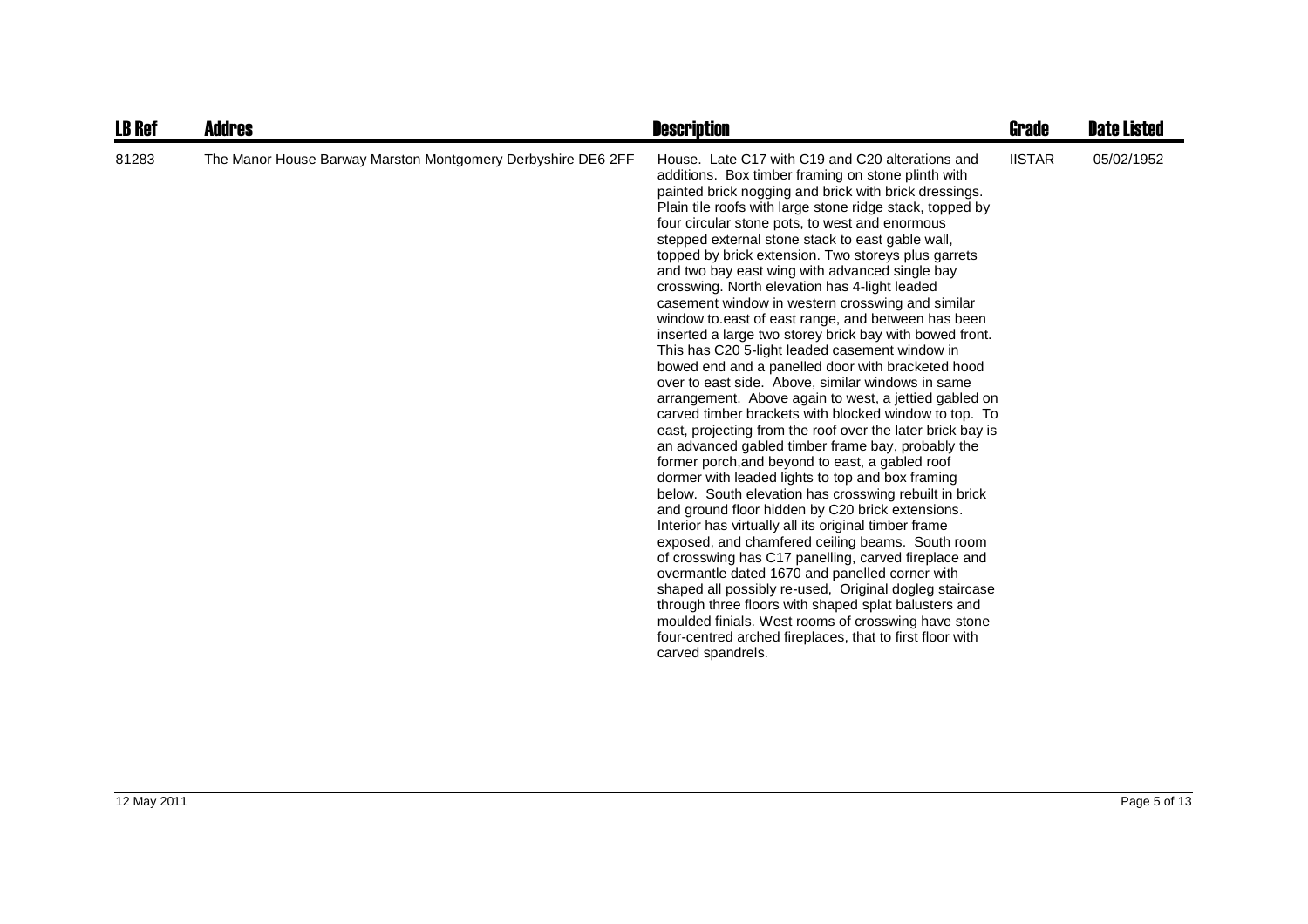| <b>LB Ref</b> | Addres                                                              | <b>Description</b>                                                                                                                                                                                                                                                                                                                                                                                                                                                                                                                                                                                                                                                                                                                                                                                                | <b>Grade</b> | <b>Date Listed</b> |
|---------------|---------------------------------------------------------------------|-------------------------------------------------------------------------------------------------------------------------------------------------------------------------------------------------------------------------------------------------------------------------------------------------------------------------------------------------------------------------------------------------------------------------------------------------------------------------------------------------------------------------------------------------------------------------------------------------------------------------------------------------------------------------------------------------------------------------------------------------------------------------------------------------------------------|--------------|--------------------|
| 81284         | The Manor Cottage Barway Marston Montgomery Derbyshire DE6<br>2FF   | Outbuilding. C18 with later alterations. Timber<br>framing and red brick with brick dressings and plain<br>tile roof with plain bargeboards. Plain first floor band.<br>Two storeys and three bays with gabled northern<br>crosswing. Gabled street elevation has plank door<br>under segment head to east and 3-light fixed pane<br>window, also under segment head to west. Similar<br>window over with central casement, and above again,<br>in the gable, is a pigeoncote of two raised bands with<br>square holes over. South elevation has two segment<br>headed oorcases, that to north blocked. Above,<br>central door and small hayloft door. To south end is<br>an exposed queen post truss with central casement<br>window . Interior has bread ovens to north room.<br>Included for group value only. | Ш            | 19/07/1985         |
| 81285         | Dove House Thurvaston Road Marston Montgomery Derbyshire DE6<br>2FF | House. Early C19 with later C19 addition. Red brick<br>with brick dressings and plain tile roofs with brick<br>gable and ridge stacks. Dentilled eaves to later<br>addition. Three bays, two storeys and T-plan, the<br>advanced western single bay crosswing being the<br>addition. Segment head windows with casements<br>flank a central segment headed doorcase with<br>panelled door and gabled, open late C19 wooden<br>porch. To west, later addition has blank south wall but<br>a plain sash under segment head to east. Above, two<br>flat headed 3-light casement windows to east, and to<br>west a similar taller window under segment head.<br>Included for group value only.                                                                                                                        | $\mathbf{H}$ | 19/07/1985         |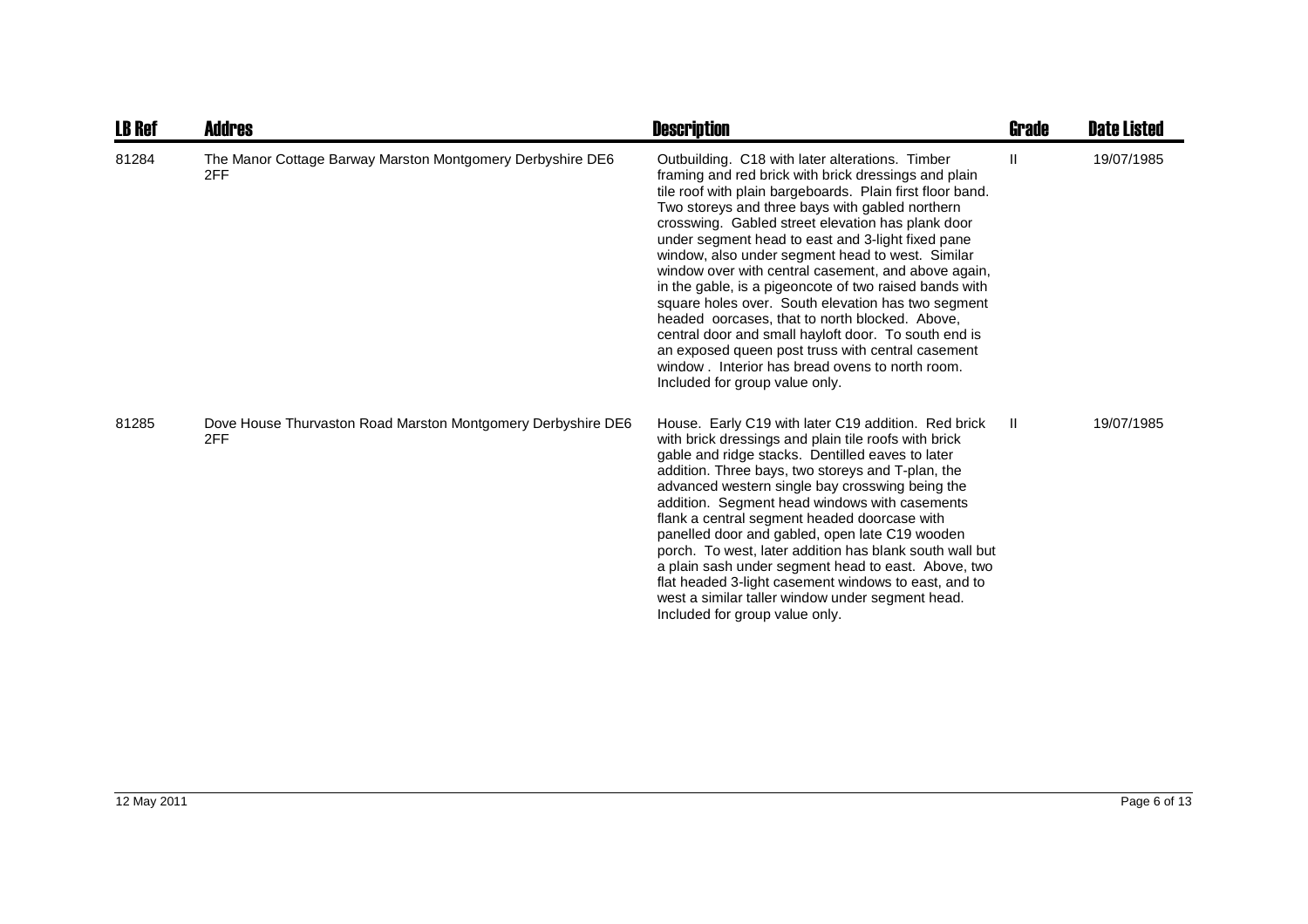| <b>LB Ref</b> | Addres                                                              | <b>Description</b>                                                                                                                                                                                                                                                                                                                                                                                                                                                                                                                                                                                                                                                                                                                                                                                                                                                                                   | <b>Grade</b> | <b>Date Listed</b> |
|---------------|---------------------------------------------------------------------|------------------------------------------------------------------------------------------------------------------------------------------------------------------------------------------------------------------------------------------------------------------------------------------------------------------------------------------------------------------------------------------------------------------------------------------------------------------------------------------------------------------------------------------------------------------------------------------------------------------------------------------------------------------------------------------------------------------------------------------------------------------------------------------------------------------------------------------------------------------------------------------------------|--------------|--------------------|
| 81286         | Daisy Bank Farm Marston Bank Rocester Derbyshire ST14 5BU           | Farmhouse and cottage, now one. Mid C18, raised in II<br>early C19. Red brick with brick dressings and plain tile<br>roof with brick gable and ridge stacks, plus plain first<br>floor band. Three storeys and three bays. Segment<br>healed doorcase with C20 glazed door and to west a<br>segment headed window with painted stone keystone<br>and C20 glazing. To east, two similar windows and to<br>far west, a small segment headed blocked opening.<br>Above three 2-light glazing bar sliding sashes under<br>segment heads with stone keystones Above, the<br>added storey has three segment headed windows, two<br>to west with sliding sashes and that to east with 3-light<br>C20 casement window.                                                                                                                                                                                       |              | 19/07/1985         |
| 81287         | Pearl Bank Farm Pearl Bank Marston Montgomery Derbyshire DE6<br>2FF | Farmhouse. C17, encased in early C19 with various<br>later alterations. Timber frame on stone plinth,<br>encased in red brick with brick dressings and an<br>asbestos sheet roof with plain bargeboards. Large<br>external side wall brick stack to east and small brick<br>gable stack to west gable. Two storeys plus<br>garrets, double range plan with two gabled bays to<br>front. South elevation has segment headed doorcase<br>with glazed panelled door just to west of centre, and<br>adjacent to west an inserted small C20 window. To<br>east a tripartite plain sash under segment head.<br>Above two similar windows, and above again in<br>western gable a 2-light window under segment head.<br>Similar blocked opening in eastern gable. Between<br>them, below the central valley, are three tie heads.<br>Interior has exposed timber frame.<br>Included for<br>group value only. | -II          | 19/07/1985         |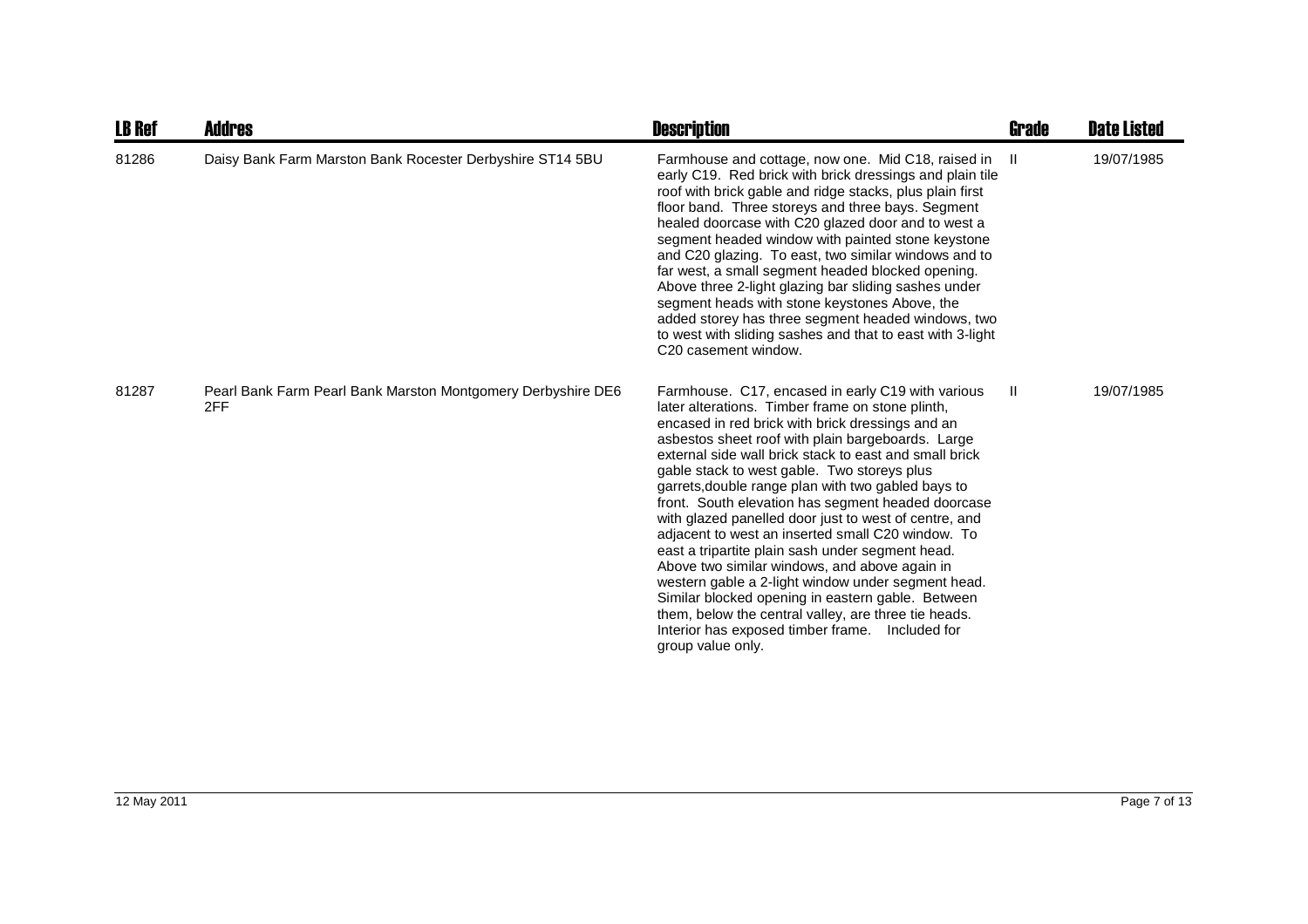| <b>LB Ref</b> | <b>Addres</b>                                                 | <b>Description</b>                                                                                                                                                                                                                                                                                                                                                                                                                                                                                                                                                                                                                                                                                                                                                                                                                                                                                                                                                                                                                                                                                                                                                                                                                                                                                                                                                                                                                                                                                                                                                                                                                                                                                                                                                                                                                                                                                                                                                                                                                                                                                                                                                        | <b>Grade</b>  | <b>Date Listed</b> |
|---------------|---------------------------------------------------------------|---------------------------------------------------------------------------------------------------------------------------------------------------------------------------------------------------------------------------------------------------------------------------------------------------------------------------------------------------------------------------------------------------------------------------------------------------------------------------------------------------------------------------------------------------------------------------------------------------------------------------------------------------------------------------------------------------------------------------------------------------------------------------------------------------------------------------------------------------------------------------------------------------------------------------------------------------------------------------------------------------------------------------------------------------------------------------------------------------------------------------------------------------------------------------------------------------------------------------------------------------------------------------------------------------------------------------------------------------------------------------------------------------------------------------------------------------------------------------------------------------------------------------------------------------------------------------------------------------------------------------------------------------------------------------------------------------------------------------------------------------------------------------------------------------------------------------------------------------------------------------------------------------------------------------------------------------------------------------------------------------------------------------------------------------------------------------------------------------------------------------------------------------------------------------|---------------|--------------------|
| 81288         | St Giles Church Thurvaston Road Marston Montgomery Derbyshire | Parish church. C12 with C13 and C18 alterations,<br>restored and extended 1875-6 by H St Aubyn.<br>Coursed squared and rubble sandstone with slate<br>chancel roof and plain tile nave roof, with stone coped<br>eastern gables, topped by ridge crosses, and bellcote<br>over west end of nave. Nave, north aisle and vestry,<br>south porch and lower chancel. West elevation, mainly<br>C12 with blocked central doorcase, now with<br>limestone slab to base, inscribed 'Here lyeth the body<br>of John son of Walter Copestake and Susanna his<br>wife, who departed this life the 21st day of July.Anno<br>Domd 1687 his age 11'. To either side stepped<br>buttresses and to north c1875 aisle with chamfered<br>lancet. Above the doorcase is a C12 semi-circular<br>headed single light window, and above again, a<br>clockface dated 1870. Corbelled out above is the<br>square, tile hung bellcote with four pointed timber<br>louvred openings to top, on all sides, capped by a<br>pyramidal slate roof. North elevation has a long<br>catslide roof over the aisle, which has three chamfered<br>lancets to north and similar window to east end.<br>Similar lancet beyond to east, in the chancel with a<br>C12 single light window beyond. Gabled C19 vestry to<br>east with Y-tracery pointed window to north with<br>hoodmould and Caernaryon headed door to east.<br>Much restored C13 3-light intersecting tracery east<br>window with hoodmould. South chancel elevation has<br>two chamfered lancets, that to east early C13, with<br>large stepped buttresses to east and between. To<br>west is a blocked C12 semi-circular headed door-<br>case with raised impost blocks and hood. The nave<br>has a large stepped buttress to east with two inscribed<br>stones, one reading 'CARTER CW 1698' and the other<br>'CHAMBERLAIN CW, W BECK 1877', To west is a<br>C13 3-light intersecting tracery window in recessed<br>surround, and beyond to west is the south porch with<br>chamfered pointed doorcase. C19 lancet and stepped<br>buttress beyond to west. C12 inner south door with<br>incised cross in tympanum. Interior has three bay Cl3 | <b>IISTAR</b> | 13/09/1967         |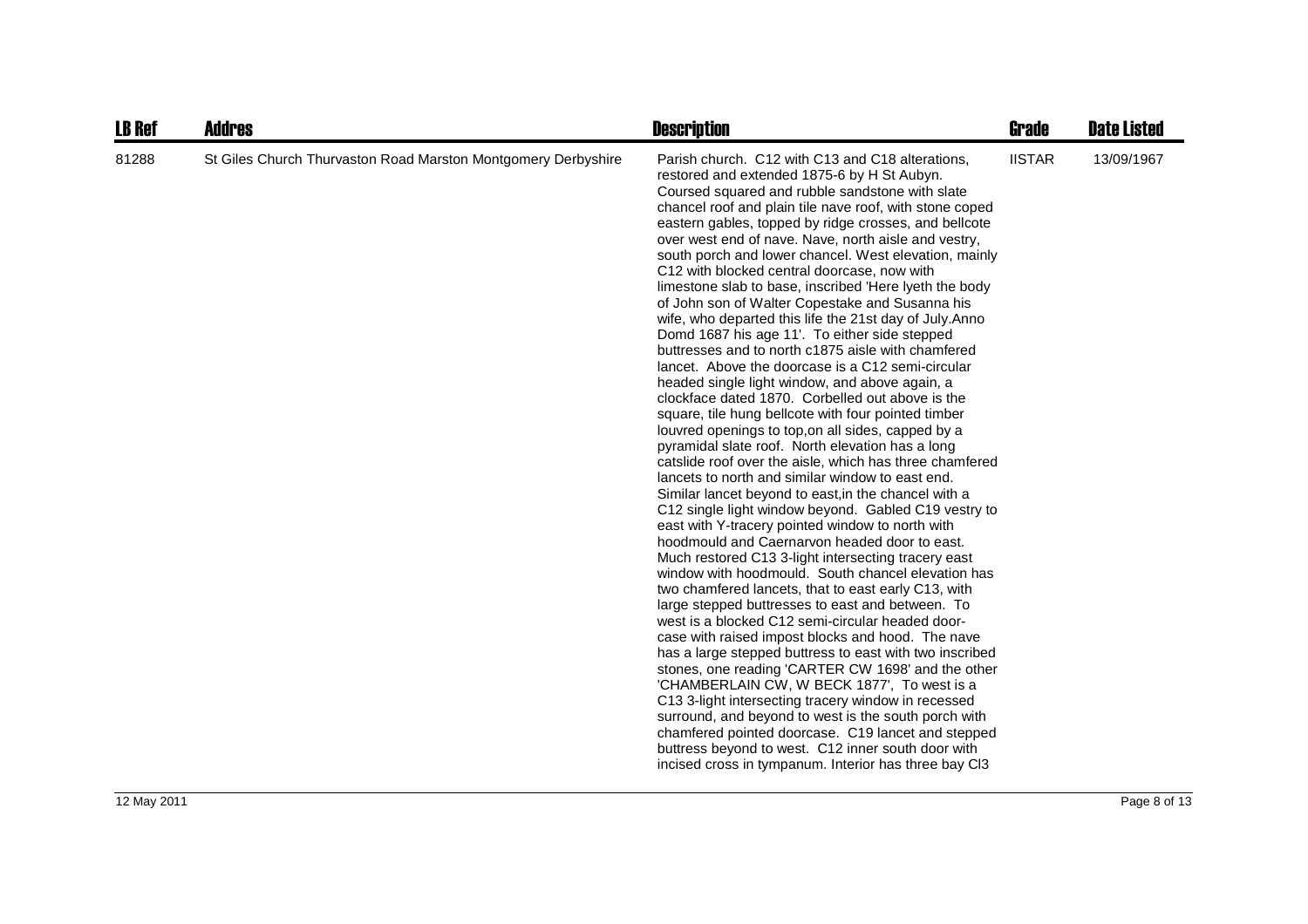| <b>LB Ref</b> | <b>Addres</b>                                                 | <b>Description</b>                                                                                                                                                                                                                                                                                                                                                                                                                                                                                                                                                                                                                                                                                                                                                                                                                                                                                           | <b>Grade</b> | <b>Date Listed</b> |
|---------------|---------------------------------------------------------------|--------------------------------------------------------------------------------------------------------------------------------------------------------------------------------------------------------------------------------------------------------------------------------------------------------------------------------------------------------------------------------------------------------------------------------------------------------------------------------------------------------------------------------------------------------------------------------------------------------------------------------------------------------------------------------------------------------------------------------------------------------------------------------------------------------------------------------------------------------------------------------------------------------------|--------------|--------------------|
|               |                                                               | north arcade with double chamfered pointed arches,<br>simple moulded capitals and circular columns,<br>responds to either end cut away to form corbels.<br>Stepped semi-circular C12 chancel arch on C19 jambs<br>and to north of chancel a C19 pointed arch through to<br>organ bay. Beyond to east, a cavetto moulded C19<br>pointed vestry door with hoodmould. C19 scissor<br>truss roof to chancel and fine crown post roof to nave<br>with clock platform to west end. C19 pews, choir<br>stalls, pulpit and carved wooden altar rails. C12<br>circular stone font. Various C19 and C20 wall<br>memorials in brass or encaustic tiles. C19 east<br>window, and similar chancel windows of St Chad and<br>St Giles, Early C20 stained glass by A Moore to south<br>side of nave and a series of early C20 stained glass<br>windows depicting the evangelists to north aisle.<br>Listed for Group Value. |              |                    |
| 81289         | St Giles Church Thurvaston Road Marston Montgomery Derbyshire | Pair of table tombs. Early C18. Stone. Eastern tomb<br>has a plain base with illegible inscriptions to north and<br>south sides, capped by worn stone slab with moulded<br>sides. Western tomb has panelled sides, also with<br>illegible inscriptions to north and south. Worn slab<br>over with moulded sides.<br>Included for group value<br>only.                                                                                                                                                                                                                                                                                                                                                                                                                                                                                                                                                        | -II.         | 19/07/1985         |
| 81290         | St Giles Church Thurvaston Road Marston Montgomery Derbyshire | Table tomb. Early C18. Stone. Plain stone base with II<br>inscriptions to north and south sides, that to south very<br>worn. North side reads 'Here lyeth the body of John<br>Wolfer whose age was 75. Buried October ? 1707<br>', and south side starts 'Richard wolfer ', Stone<br>slab with moulded edges over.<br>Included for group<br>value only.                                                                                                                                                                                                                                                                                                                                                                                                                                                                                                                                                      |              | 19/07/1985         |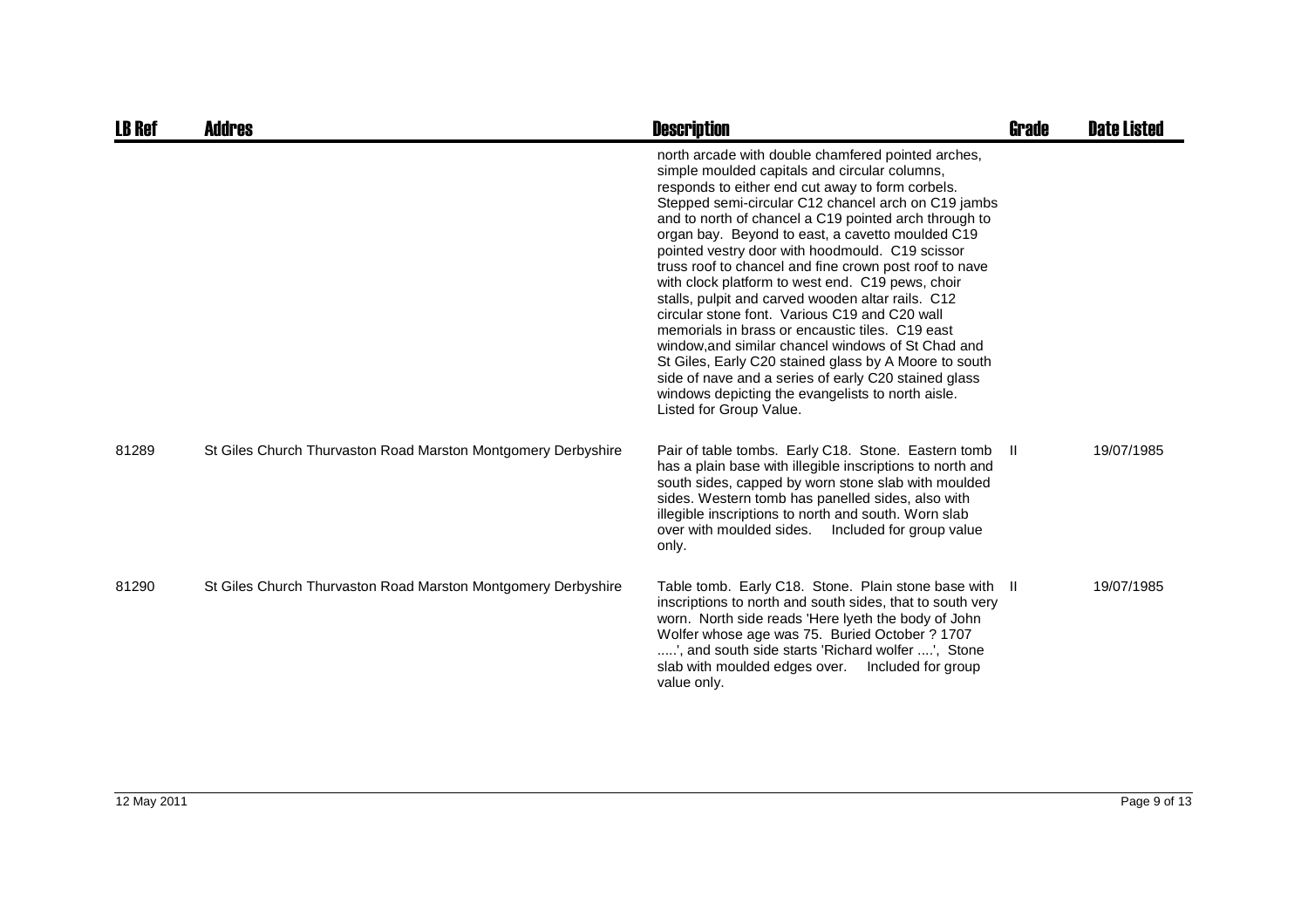| <b>LB Ref</b> | <b>Addres</b>                                                            | <b>Description</b>                                                                                                                                                                                                                                                                                                                                                                                                                                                                                                                                                                                                                                                                                              | Grade | <b>Date Listed</b> |
|---------------|--------------------------------------------------------------------------|-----------------------------------------------------------------------------------------------------------------------------------------------------------------------------------------------------------------------------------------------------------------------------------------------------------------------------------------------------------------------------------------------------------------------------------------------------------------------------------------------------------------------------------------------------------------------------------------------------------------------------------------------------------------------------------------------------------------|-------|--------------------|
| 81291         | St Giles Church Thurvaston Road Marston Montgomery Derbyshire            | Lych gate and shelter, now converted to a bus<br>stop, with a connecting retaining wall to churchyard.<br>Late C19. Rock-faced sandstone and timber framing<br>with weatherboard cladding. Plain tile roofs. Lych<br>gate to north has stone plinths to sides with wooden<br>superstructure supporting hipped roof with ridge<br>crosses. Below, double wooden gates. Attached to<br>either side, rock-faced retaining wall with chamfered<br>copings. At south end of wall is a timber framed<br>shelter with weatherboarding to three sides and<br>gabled roof over. Western truss has carved plaque<br>on, inscribed 'To commemorate sixty years reign of<br>Queen Victoria'. Included for group value only. |       | 19/07/1985         |
| 81292         | Betwixt Cottage Thurvaston Road Marston Montgomery Derbyshire<br>DE6 2FF | Cottage. Early C19. Red brick with brick dressings<br>and plain tile roof with external gable brick stack to<br>north. Two storeys, two bays, Central segment<br>headed doorcase with C20 glazed door. To either<br>side segment headed 3-light glazing bar casements.<br>Above, two 2-light similar casements. Late addition to<br>Included for group value only.<br>rear.                                                                                                                                                                                                                                                                                                                                     | H.    | 19/07/1985         |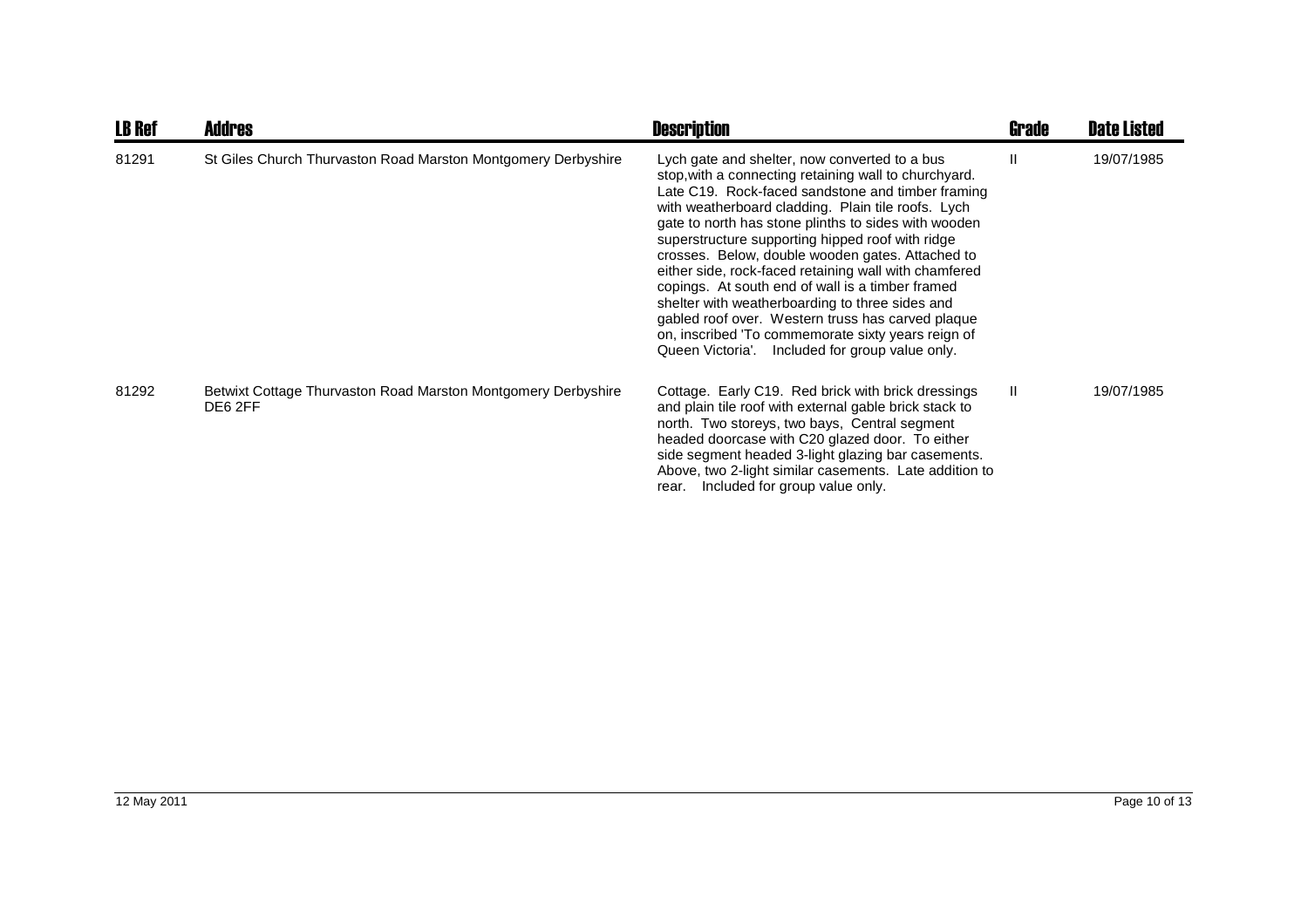| <b>LB Ref</b> | <b>Addres</b>                                                           | <b>Description</b>                                                                                                                                                                                                                                                                                                                                                                                                                                                                                                                                                                                                                                                                                                                                                                                                                                                                                                                                                                                                                                                                                                                                                                                                                                                                                                           | Grade | <b>Date Listed</b> |
|---------------|-------------------------------------------------------------------------|------------------------------------------------------------------------------------------------------------------------------------------------------------------------------------------------------------------------------------------------------------------------------------------------------------------------------------------------------------------------------------------------------------------------------------------------------------------------------------------------------------------------------------------------------------------------------------------------------------------------------------------------------------------------------------------------------------------------------------------------------------------------------------------------------------------------------------------------------------------------------------------------------------------------------------------------------------------------------------------------------------------------------------------------------------------------------------------------------------------------------------------------------------------------------------------------------------------------------------------------------------------------------------------------------------------------------|-------|--------------------|
| 81293         | Morledge House Thurvaston Road Marston Montgomery Derbyshire<br>DE6 2FF | House. Early C17 and early C19, with later C19<br>addition. Red brick, with vitrified headers, stone<br>dressings and quoins to C17 part, and brick dressings<br>to early C19 part. Plain tile roofs with brick gable<br>stacks to early C19 part and large external brick side<br>wall stack to C17 part. T-plan house with three bay,<br>two storey, early C19 house to north and gabled single<br>bay C17 house to south with two storeys, garrets and<br>basement. Early C19 house has central Tuscan<br>columned porch with raised and fielded panelled door<br>below and glazing bar sashes under flat brick heads to<br>either side. Above, three similar windows. C17 section<br>has first floor moulded stringcourse and stone coped<br>gable with moulded kneelers and ridge finial. South<br>elevation has two 2-light recessed and chamfered<br>mullion windows with two similar above, linked by<br>moulded dripmould, and with diamond pattern in<br>vitrified headers between. Above, in gable, a single<br>light window in chamfered surround, East elevation<br>has 2-light recessed and chamfered basement<br>windows and two similar stair windows to north. Late<br>C19 addition with segment headed windows to west of<br>C17 part. Interior gutted except for bracketed stone<br>fireplace in kitchen. | Ш     | 19/07/1985         |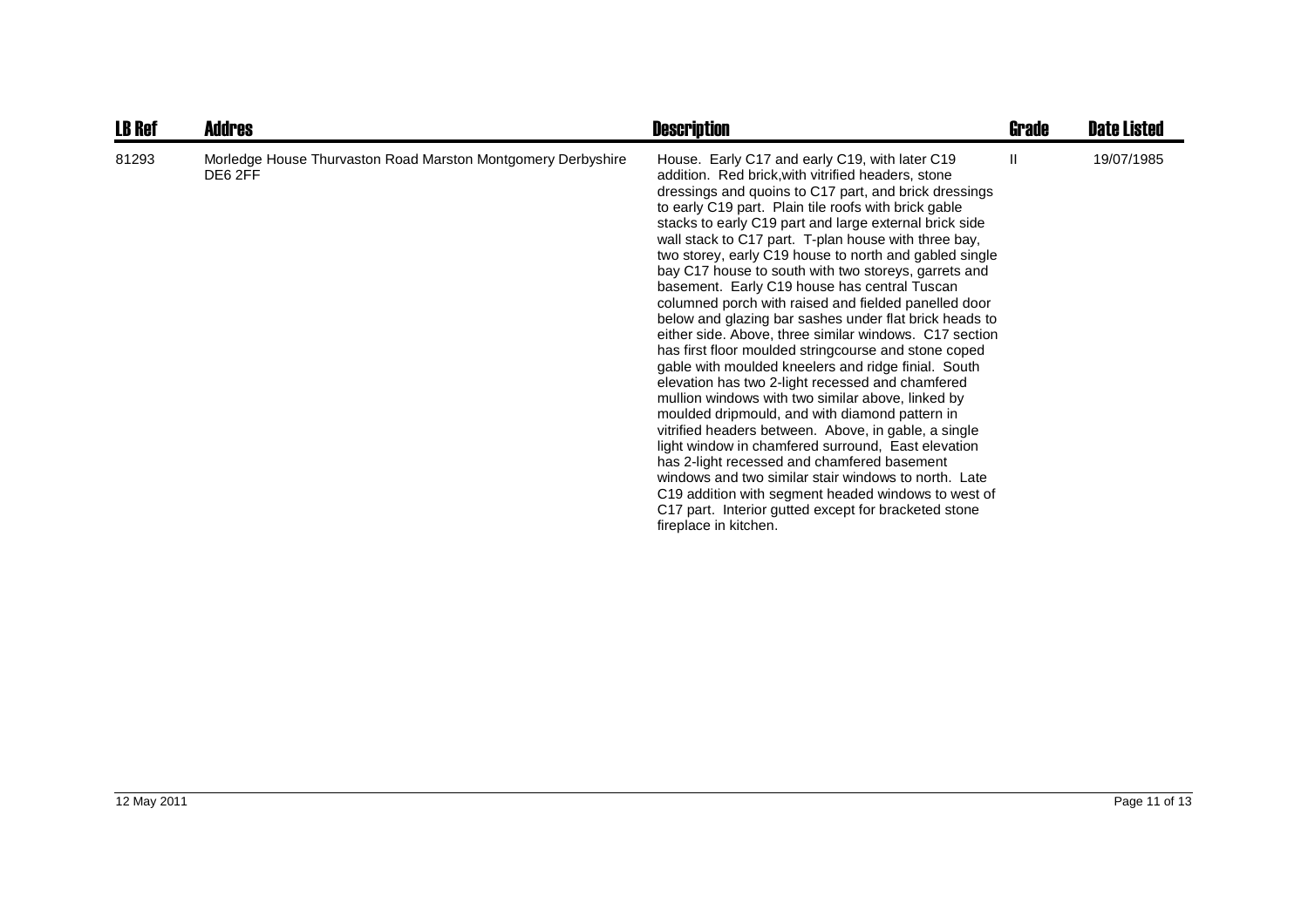| <b>LB Ref</b> | <b>Addres</b>                                                | <b>Description</b>                                                                                                                                                                                                                                                                                                                                                                                                                                                                                                                                                                                                                                                                                                                                                                                                                                                                                                                                                                                                                                                                                                                                                                                                                                                                                                                                                                                                                                                                                                                                                                                                                                                                                                                                                         | Grade | <b>Date Listed</b> |
|---------------|--------------------------------------------------------------|----------------------------------------------------------------------------------------------------------------------------------------------------------------------------------------------------------------------------------------------------------------------------------------------------------------------------------------------------------------------------------------------------------------------------------------------------------------------------------------------------------------------------------------------------------------------------------------------------------------------------------------------------------------------------------------------------------------------------------------------------------------------------------------------------------------------------------------------------------------------------------------------------------------------------------------------------------------------------------------------------------------------------------------------------------------------------------------------------------------------------------------------------------------------------------------------------------------------------------------------------------------------------------------------------------------------------------------------------------------------------------------------------------------------------------------------------------------------------------------------------------------------------------------------------------------------------------------------------------------------------------------------------------------------------------------------------------------------------------------------------------------------------|-------|--------------------|
| 81294         | Waldley Manor Farm Waldley Lane Doveridge Derbyshire DE6 5LR | Farmhouse. 1632 and early C18 with C20 alterations.<br>Close studded and diagonal ribbed timber framing on<br>stone base and painted or rendered brick. Plain tile<br>roofs with brief external gable stack to west and ridge<br>stack to east, Three bays including advanced single<br>bay crosswing and two storeys, plus garrets to<br>crosswing. North elevation - C18 part to west has a<br>C20 window to west, a C19 central doorcase with C20<br>door and a lean- to shed to east; however the eastern<br>gabled bay has impressive exposed timber framing.<br>Ground floor has close studding with large C19<br>casement to east, an inserted central brick pier with<br>C19 window adjacent to west and beyond a C20<br>window in original C17 opening. Four large brackets<br>support jettied floor above which has diagonal ribbing<br>with carved central panel dated 1632. Above, two 2-<br>light casement windows in adjacent central panels. To<br>west, a blocked small 2-light mullioned stair window.<br>Above, more diagonal ribbing and a small casement to<br>top, South elevation is considerably altered with gable<br>wall of 1632 bay rebuilt in early C20 in brick. Ground<br>floor has two C20 bow windows either side of C20 bay<br>window. Above three C20 3-light casement windows<br>and above to east a 2-light C20 casement window.<br>Interior has an oak newel staircase in 1632 part,<br>moulded beams and exposed close studded<br>partitions. Western part of house has later box frame<br>partitions. Internal door; mostly early C18 raised and<br>fielded oak panelled doors. North-east room in 1632<br>wing has been refashioned in early C18 with squint<br>fireplace and panelling to dado height. Listed for<br>Group Value. | -II   | 19/07/1985         |